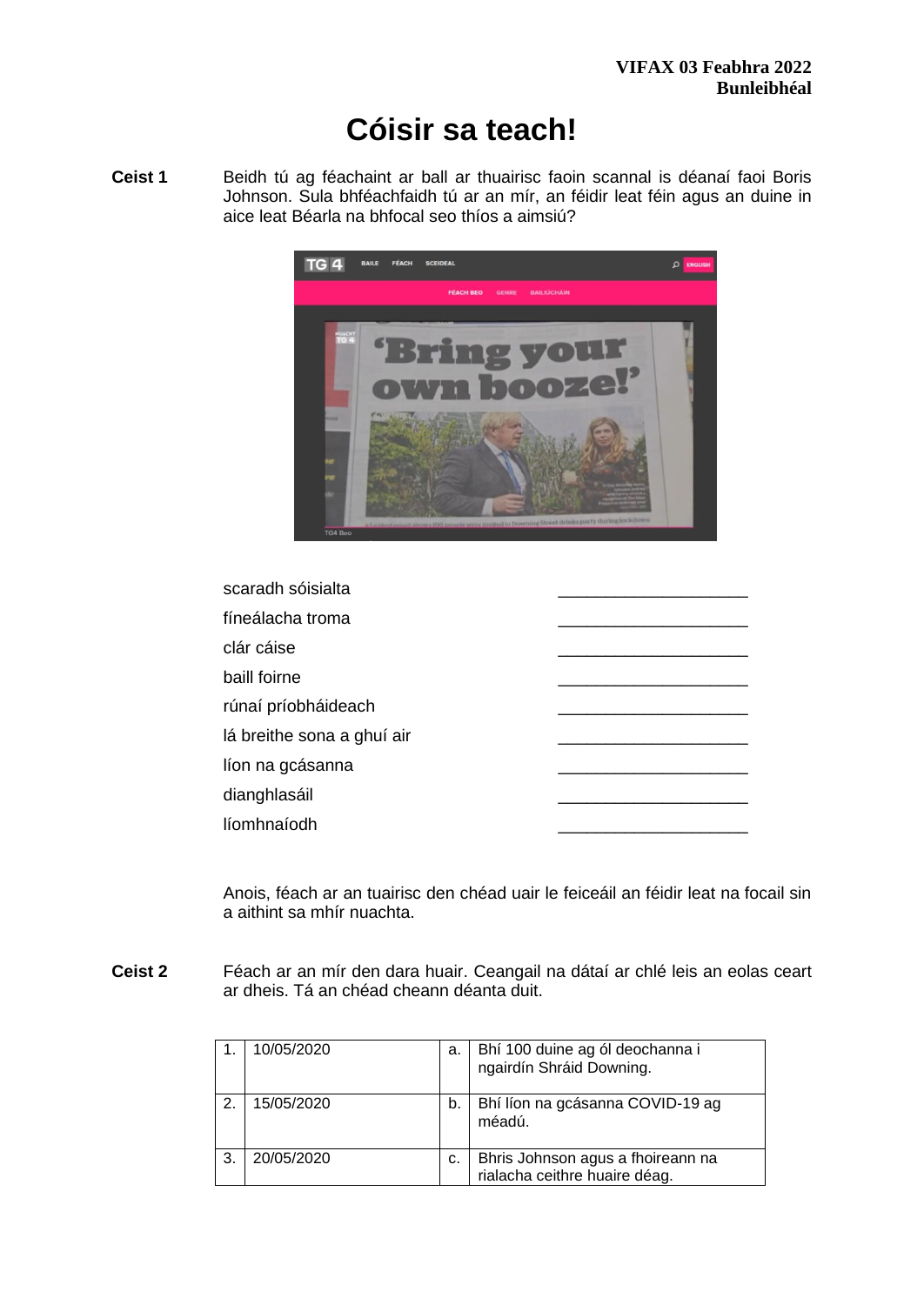| 4. | 19/06/2020                                 | d. | Dúirt an Príomh-Aire go ngearrfaí<br>fíneálacha ar dhaoine mura gcloífidís |
|----|--------------------------------------------|----|----------------------------------------------------------------------------|
|    |                                            |    | leis na srianta.                                                           |
| 5. | Mí na Samhna 2020                          | е. | Breithlá Boris Johnson.                                                    |
| 6. | Ón mbliain 2020 dtí an lá<br>atá inniu ann | f. | Bhí gloine fíona agus píosa cáise ag an<br>bPríomh-Aire.                   |

## **Ceist 3** Féach ar an tuairisc den tríú huair agus scríobh achoimre ghearr ar ábhar na míre.

#### **Ceist 4** '…**d'iarr** an Príomh-Aire…'

Bhí a lán samplaí den aimsir chaite sa script. Cuir an leagan ceart de na briathra atá idir lúibíní sna bearnaí in aice leo.

Ar an deichiú lá de Bhealtaine, 2020, (iarr) \_\_\_\_\_\_\_\_\_\_ an Príomh-Aire Johnson ar an phobal i Sasain cloí le rialacháin faoi scaradh sóisialta agus (geall) \_\_\_\_\_\_\_\_\_\_ sé go ngearrfaí fíneálacha troma ar dhaoine a sháródh iad. Cúig lá ina dhiaidh sin, (tuairiscigh) \_\_\_\_\_\_\_\_\_\_ go raibh buidéal fíona agus clár cáise ag an Phríomh-Aire agus baill foirne i ngairdín Shráid Downing. (Abair) \_\_\_\_\_\_\_\_\_\_ sé féin ina dhiaidh sin gur cruinniú oibre a bhí ann.

Ar an fhicheadú lá de Bhealtaine na bliana sin, (tabhair) \_\_\_\_\_\_\_\_\_\_ cuireadh chuig an ghairdín chéanna do chéad duine, chuig deochanna ina mbeadh scaradh sóisialta. Ócáid de chuid rúnaí príobháideach an Phríomh-Aire, Martin Reynolds. (Admhaigh) an Príomh-Aire níos déanaí go raibh sé ann ach nár (mair) \_ an ócáid oibre i bhfad.

Lá breithe an Phríomh-Aire a (bí) \_\_\_\_\_\_\_\_\_\_ ann ar an naoú lá déag de Mheitheamh, 2020 agus (cruinnigh) \_\_\_\_\_\_\_\_\_\_ suas le cúig dhuine is tríocha i seomra an rialtais ag uimhir a deich. Dúirt an fhoireann nach (bí) \_\_\_\_\_\_\_\_\_\_ i gceist ach lá breithe sona a ghuí air.

I mí na Samhna agus líon na gcásanna ag méadú, d'iarr sé ar dhaoine fanacht sa bhaile agus dianghlasáil eile ag toiseacht. An tseachtain ina dhiaidh sin, (séan) \_\_\_\_\_\_\_\_\_\_ bean an Phríomh-Aire, Carrie Johnson, gur tharla ócáid shóisialta ina nárasán féin.

(Tuairiscigh) \_\_\_\_\_\_\_\_\_\_ gur tharla ar a laghad sé ócáid shóisialta eile i Sráid Downing nó in oifigí rialtais nuair a (bí) \_\_\_\_\_\_\_\_\_\_ an dara dianghlasáil i bhfeidhm.

Idir achan rud, líomhnaíodh gur (sáraigh) \_\_\_\_\_\_\_\_\_\_ Johnson agus a fhoireann na rialacha, a cheap siad féin, ar a laghad ceithre huaire déag ó 2020.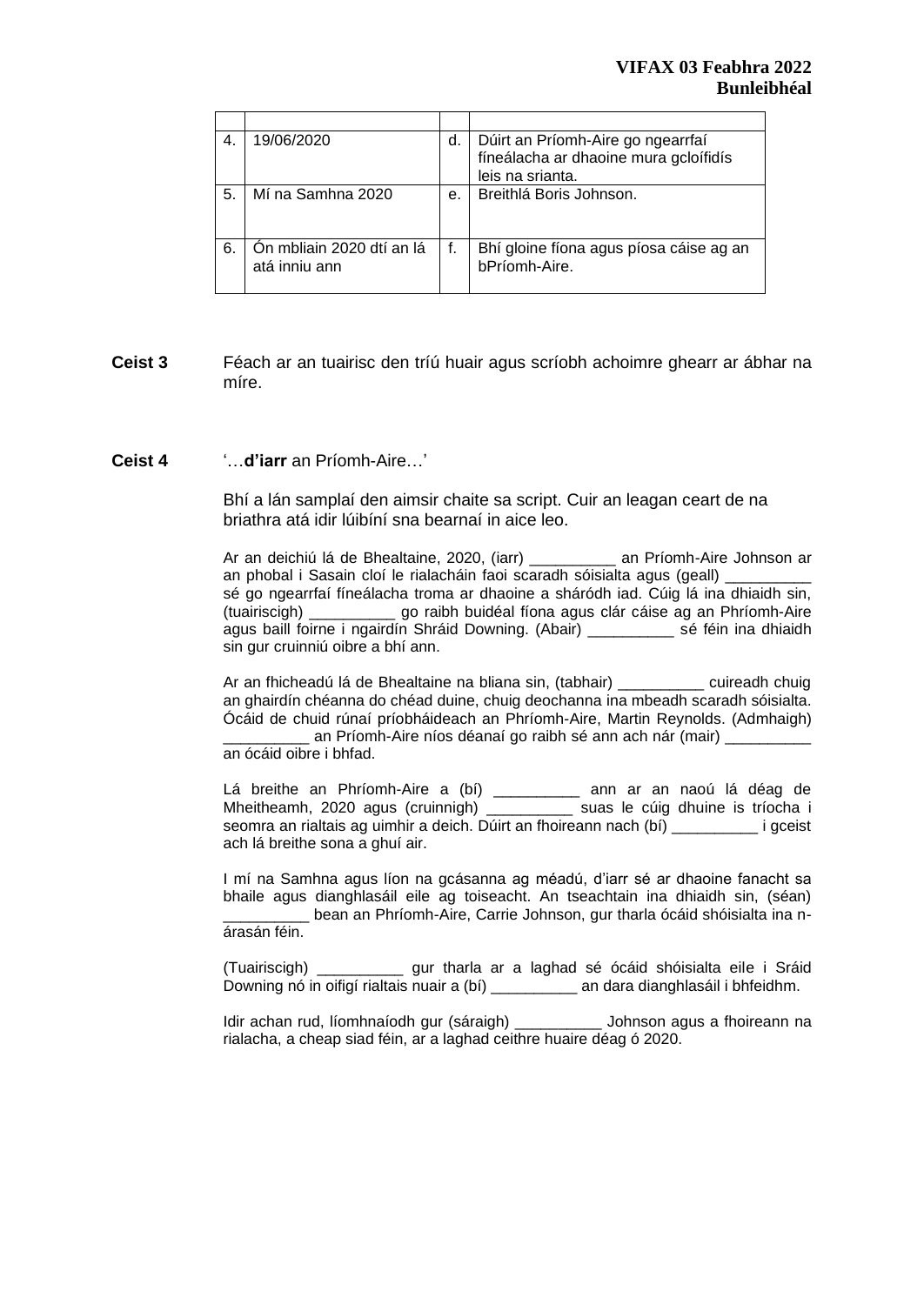**Ceist 5** '…oifigí…', '…fíneálacha…' agus '…rialacháin…'

Scríobh amach iolraí na n-ainmfhocal seo a leanas. An tréaniolraí nó lagiolraí iad?

| aire     |  |
|----------|--|
| cás      |  |
| buidéal  |  |
| ball     |  |
| gairdín  |  |
| cruinniú |  |
| bliain   |  |
| ócáid    |  |
| rúnaí    |  |
| lá       |  |
| rialtas  |  |
|          |  |

**Ceist 6** Pléigh na ceisteanna seo leis an duine in aice leat, nó le do ghrúpa.

- 1. Ar cheart do Boris Johnson éirí as de bharr an scannail seo? Cén fáth?
- 2. An féidir locht a chur ar Rialtas na hÉireann as an rud céanna a dhéanamh?
- 3. Cad é an rud is mó a chuir isteach ortsa faoin dianghlasáil?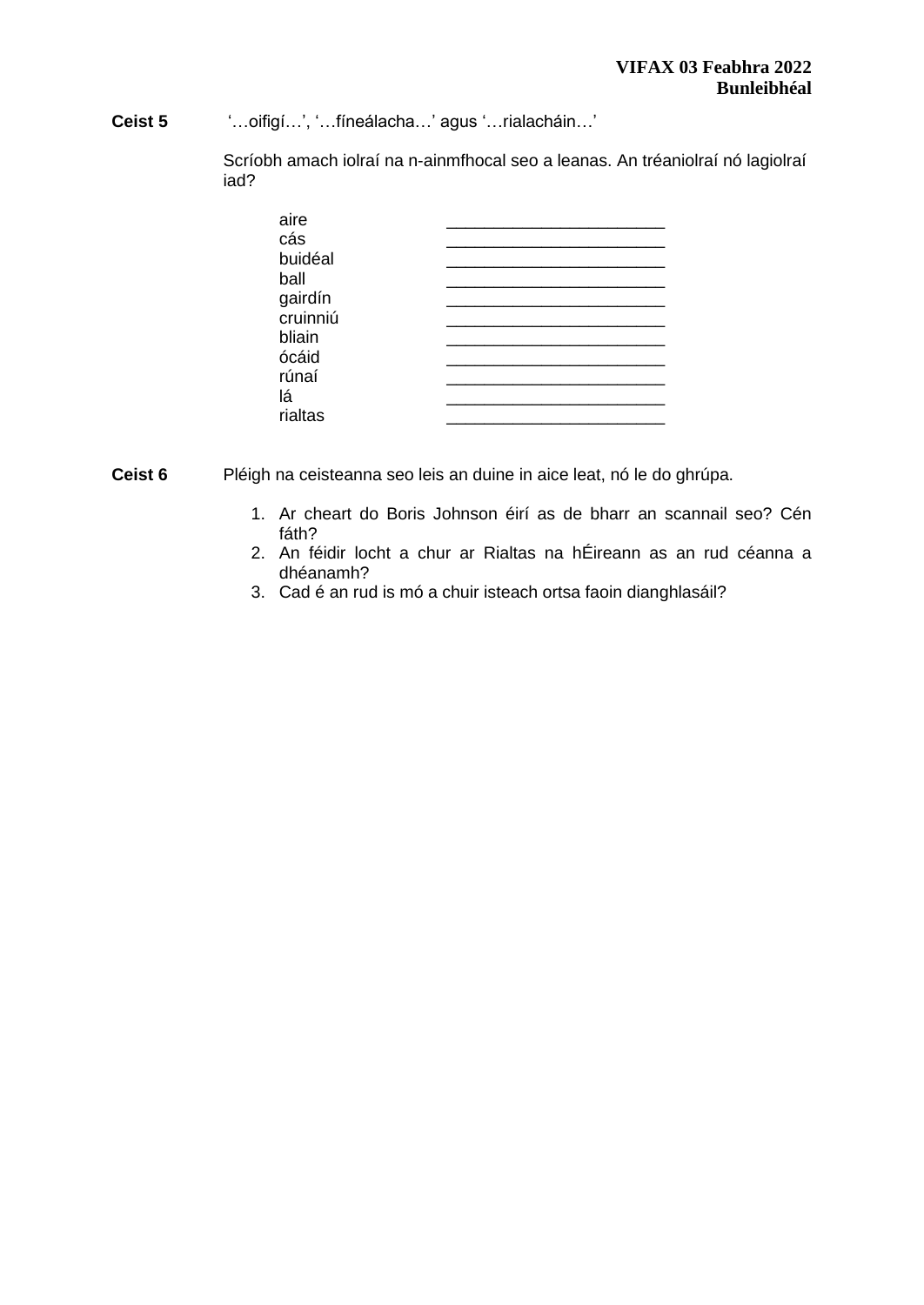# **Treoracha agus Freagraí Ceist 1**

- 1. *cloí le* to comply with
- 2. *scaradh sóisialta* social distancing
- 3. *fíneálacha troma* heavy fines
- 
- 
- 6. *rúnaí príobháideach* private secretary
- 
- 
- 9. *dianghlasáil* lock-down
- 10. *líomhnaíodh* it was alleged

#### **Ceist 2**

4. *clár cáise* cheeseboard 5. *baill foirne* staff personnel 7. *lá breithe sona a ghuí air* to wish him a happy birthday 8. *líon na gcásanna* the number of cases

# **Ceist 3**

Féach an script.

## **Ceist 4**

Ar an deichiú lá de Bhealtaine, 2020, **d'iarr** an Príomh-Aire Johnson ar an phobal i Sasain, cloí le rialúcháin faoi scaradh sóisialta agus **gheall** sé go ngearrfaí fíneálacha troma ar dhaoine a sháródh iad. Cúig lá ina dhiaidh sin, **tuairiscíodh** go raibh buidéal fíona agus clár cáise ag an Phríomh-Aire agus baill foirne i ngairdín Shráid Downing. **Dúirt** sé féin ina dhiaidh sin gur cruinniú oibre a bhí ann. Ar an fhicheadú lá de Bhealtaine na bliana sin, **tugadh** cuireadh chuig an ghairdín chéanna do chéad duine, chuig deochanna ina mbeadh scaradh sóisialta. Ócáid de chuid rúnaí príobháideach an Phríomh-Aire, Martin Reynolds. **D'admhaigh** an Príomh-Aire níos déanaí go raibh sé ann ach nár **mhair** an ócáid oibre i bhfad. Lá breithe an Phríomh-Aire a **bhí** ann ar an naoú lá déag de Mheitheamh, 2020 agus **chruinnigh** suas le cúig dhuine is tríocha i seomra an rialtais ag uimhir a deich. Dúirt an fhoireann nach **raibh** i gceist ach lá breithe sona a ghuí air.

I mí na Samhna agus líon na gcásanna ag méadú, d'iarr sé ar dhaoine fanacht sa bhaile agus dianghlasáil eile ag toiseacht. An tseachtain ina dhiaidh sin, **shéan** bean an Phríomh-Aire, Carrie Johnson, gur tharla ócáid shóisialta ina n-árasán féin. **Tuairiscíodh** gur tharla ar a laghad sé ócáid shóisialta eile i Sráid Downing nó in oifigí rialtais nuair a **bhí** an dara dianghlasáil i bhfeidhm. Idir achan rud, líomhnaíodh gur **sháraigh** Johnson agus a fhoireann na rialacha, a cheap siad féin, ar a laghad ceithre huaire déag ó 2020.

#### **Ceist 5**

| airí (tréaniolra)       |
|-------------------------|
| cásanna (tréaniolra)    |
| buidéil (lagiolra)      |
| baill (lagiolra)        |
| gairdíní (tréaniolra)   |
| cruinnithe (tréaniolra) |
| blianta (tréaniolra)    |
| ócáidí (tréaniolra)     |
| rúnaithe (tréaniolra)   |
| laethanta (tréaniolra)  |
| rialtais (lagiolra)     |
|                         |

# **Ceist 6**

Is féidir gach grúpa a chur ag déanamh an phlé seo agus ansin na ceisteanna a phlé leis an rang iomlán.